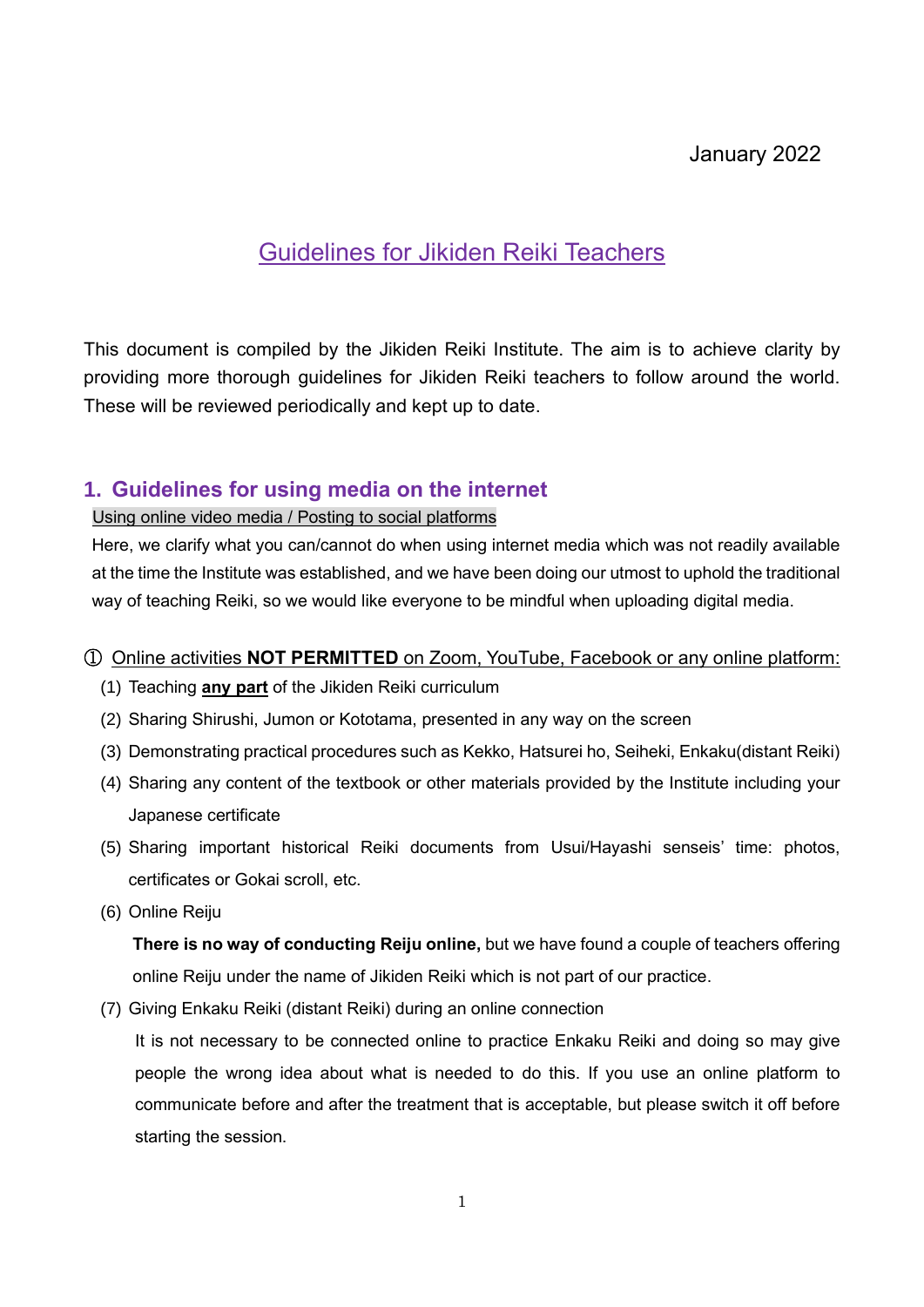# ➁ Things (items) **NOT PERMITTED** to be posted/shared to any social media(Facebook, Instagram or via Twitter, etc. including your personal website, blog, etc.)

- (1) Any teaching materials/contents including Shirushi, Jumon, Kototama, historical documents or photos of Usui/Hayashi/Chiyoko senseis provided by the Institute.
- (2) A photo of the Gokai scroll/frame/fan in **full** view.

Be careful when you take snapshots of your seminar/session room, ensure that you don't have it unintentionally in **full** view in the background. To be precise, the image of the Gokai scroll/frame/fan should be more than 2/3rds covered (2/3rds of the actual Gokai calligraphy). If it is completely visible, even far in the background, you must still blur the image before posting.

- (3) A photo of the Shihan lineage poster that teachers can purchase at the Institute
- (4) Photos from the class that reveal any seminar contents

(e.g. anything written on the whiteboard, etc.)

Group photos and photos of scenes from hands-on practice around the table, Reiki Mawashi or Reiki Okuri are **acceptable,** but photos taken during Seiheki treatment, Enkaku treatment practice, Kekko practice or Hatsurei ho are not permitted.

(5) Any photo of the Japanese certificate

Please blur the image if you have to upload it to the internet. English certificates can be shown as a proof of your practicing/teaching license, though we do not encourage this and ask that you to be mindful of publicizing it too much.

- (6) Photos/videos taken from within the seminar rooms of the Jikiden Reiki Institute in Kyoto and Tokyo, with the exception of a group photo or a photo you have permission from Tadao Yamaguchi to publicize
- (7) Any part of the DVD "The Story of Chiyoko Yamaguchi", Chiyoko Yamaguchi reciting Gokai and any part of the music from the Jikiden Reiki original CD, even as background music for your own movie. Also any photos from the booklet that come with the DVD and the CD

Although the internet is very convenient, and can be effective, remember that 'touch' between the teacher and student is an essential element for Reiki training, so try your best to have in-person based communications, not overly relying on this media. Please ensure your students understand and agree to follow these guidelines as well.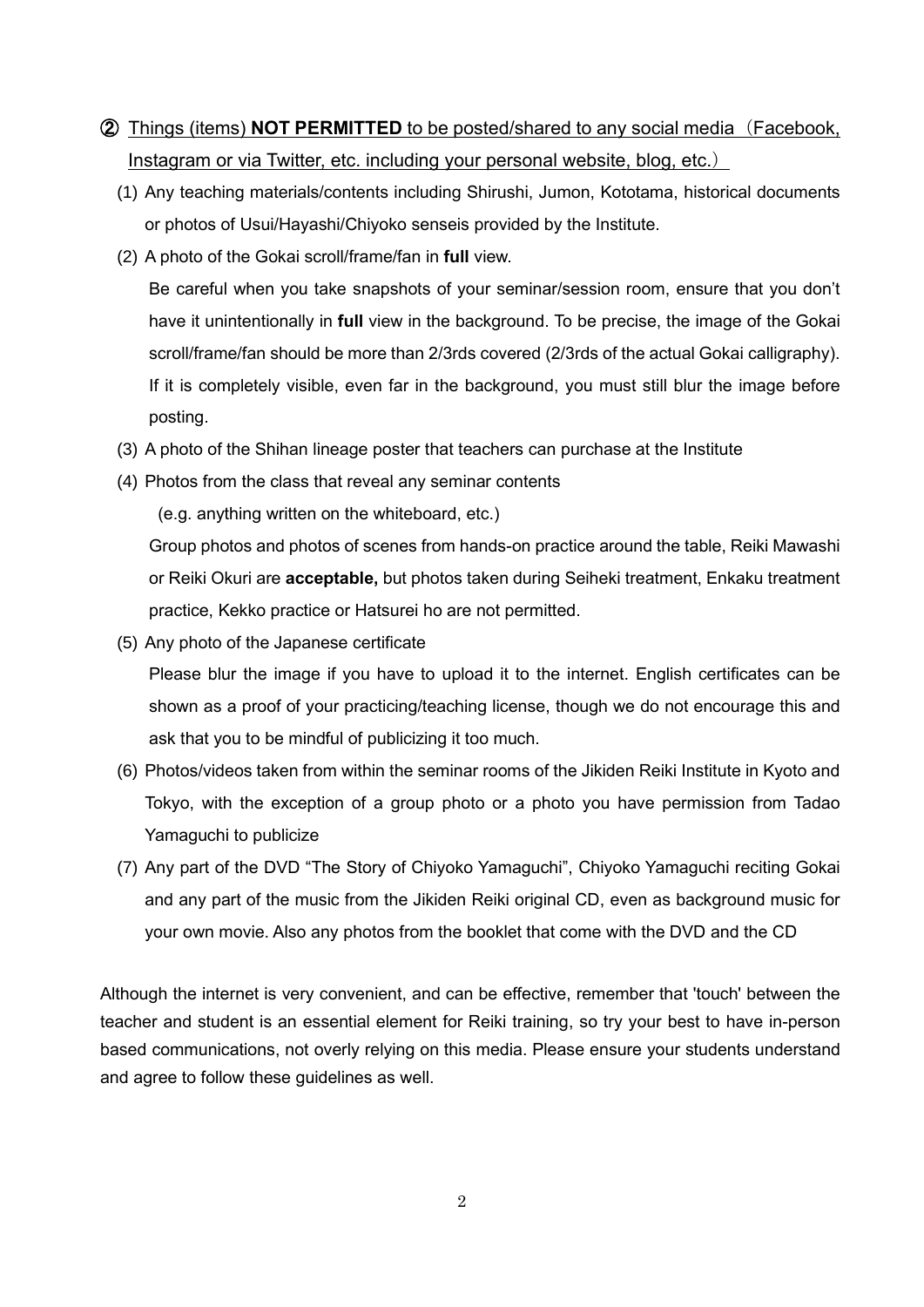## **2. Clarifying frequently asked questions about conducting seminars**

We would like to address 'frequently asked questions' from teachers by clearly stating the regulations here, in order to avoid further inconsistency.

#### Guidelines regarding seminar fees

#### ① Set seminar fees

- (1) You must charge the fee designated by the Institute for classes given in each country. Changing the fee at your own discretion is not permitted. If unsure, please contact us at the Institute.
- (2) If you teach in another country, you must charge the fee set there. Contact us to clarify this.
- (3) If a fee is not set in your country (because you are the first teacher there) contact us and we will assign the fees, aligning them with those set in Japan.

#### ➁ Revision of seminar fees

 We will review the fees every two years (in April 2022, 2024…) and revise them if necessary according to the currency exchange rate/inflation. All fees will be based on those set in Japan.

#### ➂ Any form of discounts prohibited

(1) We are aware that there have been cases where teachers have given course discounts for various reasons; for school students, friends, early birds, two for one, and so on. Those cases have caused confusion among other teachers, students and prospective students who are looking for a class. Having observed the confusion and lack of consistency/fairness, we are now firm in stipulating that teachers **NOT approve any form of discount on the course fees**.

#### ④ Adding travel expenses and other expenses

This is for teachers who give classes in areas away from their home. Here are our updated guidelines regarding adding travel and some other expenses.

#### (1) For travel expenses

- ・for teaching inside their own country: **Not** approved
- ・for teaching abroad: **Approved**※

※It is on the condition that the extra expenses are clearly presented as separate from the class fee in an advertisement. The amount charged should be a one-off payment of no more than the repeat fee for one part of the seminar per student, regardless of how many parts of the class they are taking with you (e.g. as of Jan. 2022, ¥5000 in Japan, \$50 in the US, €50 in Europe, £30 in the UK)**.**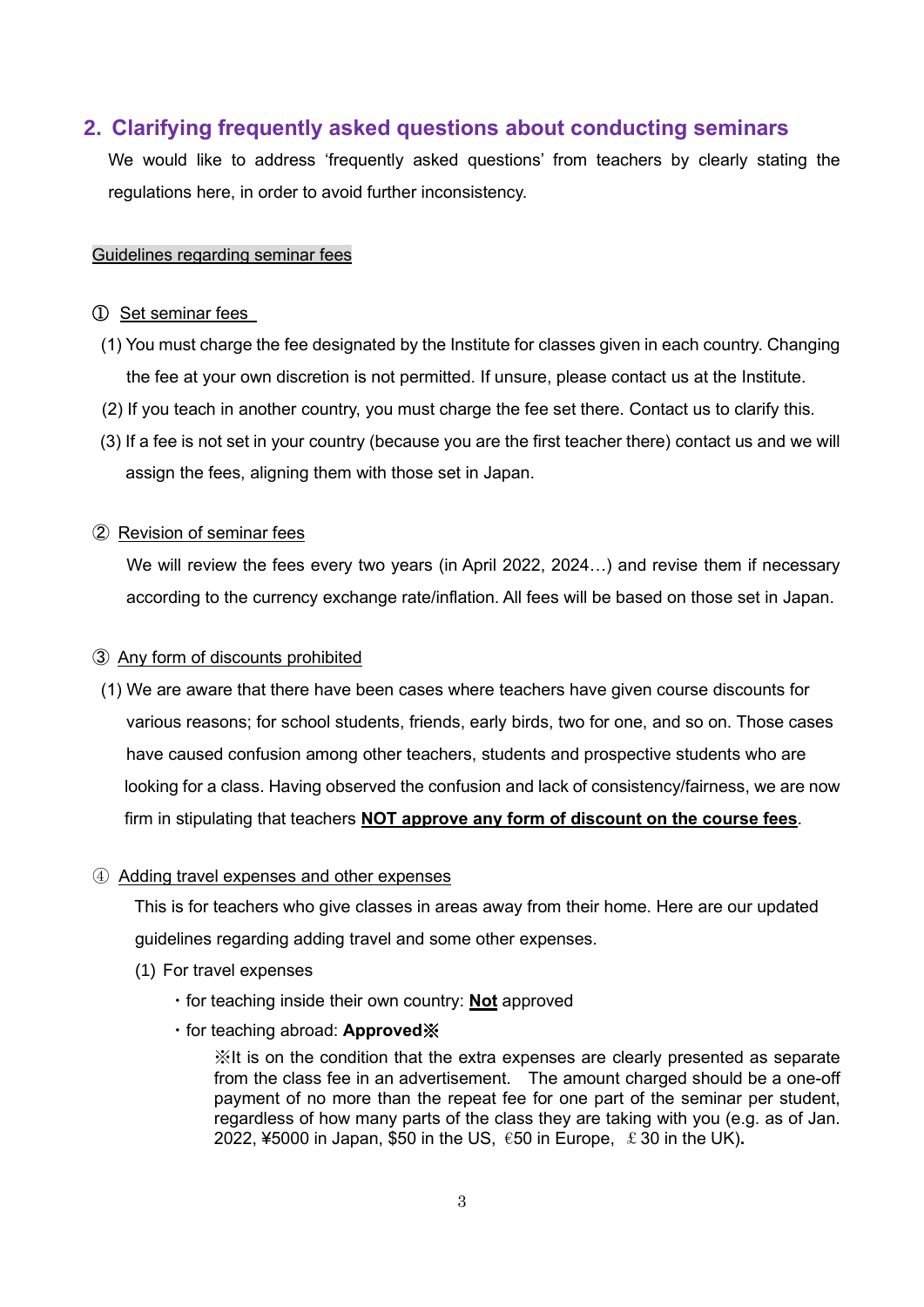(2) Adding all the other expenses to the seminar fee e.g.renting a seminar room, meals, etc : **Not** approved (Home and abroad and with any reasons)

Setting the regulations above doesn't mean we are promoting that teachers teach abroad or outside your area. We encourage you to teach in the area where you are able to provide ongoing support to your students after the class.

## Criteria for teaching students

## ⑤ Guidelines for teaching young students

We have set an age restriction for children to attend a class.

- (1) A student has to be **13 years of age or older** and **if under 18 must attend with a parent/ guardian who has already completed the course. It is also approved when the teacher of the class is his/her parent or guadian.**
- (2) Please follow this age restriction based on the Japanese standard, even though the concept of appropriate age might differ in each country.
- (3) When you feel there is a necessity to teach a younger (under 13) student due to extenuating circumstances, please contact us for further guidance and our decision on eligibility.

## ⑥ Maximum number of students in a class

We have set a maximum number of students in each class.

- (1) When teaching a class by yourself, the number of students must not exceed six including repeaters in the number.
- (2) If teaching seven or more students in one class, you must have at least one helper who is a teacher (Shihankaku/Shihan of Jikiden Reiki) to assist you. With one helper, you can have up to ten students.
- (3) With more than eleven students (up to sixteen) you need at least two teachers to help you.
- (4) There should not be more than seventeen students in one class, with the exception of Tadao Yamaguchi and Frank Arjava Petter's classes as they may need to have more people to accommodate repeaters for Shihan /Shihankaku classes.

## ⑦ Changing the number of Reiju in each level is prohibited

(1) As mentioned clearly in the Shihankaku and Shihan manuals, the number of Reiju in each level is fixed: **three Reiju in Shoden and two Reiju in Okuden, giving a total of five.** You are not permitted to modify the number of Reiju given.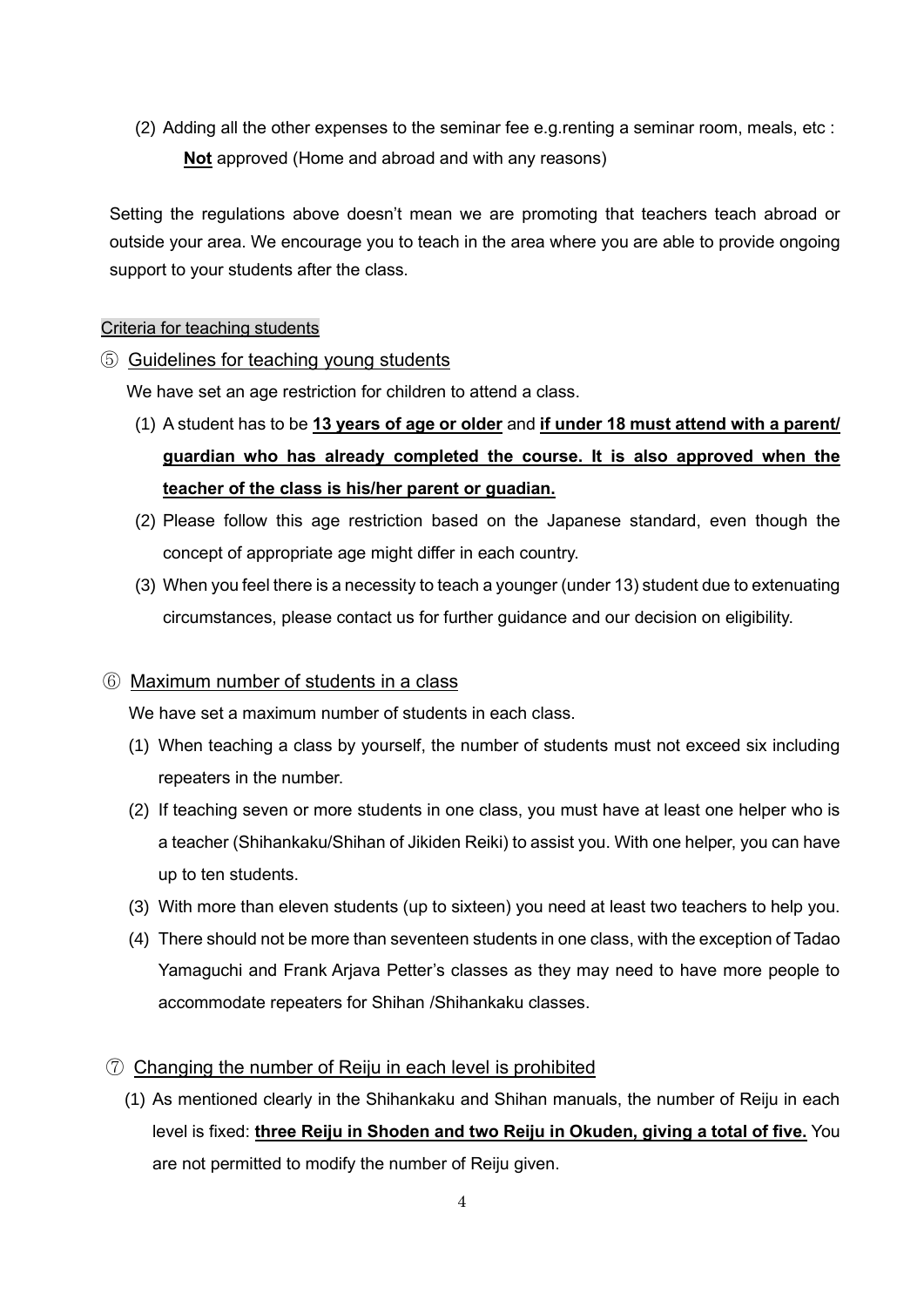## **3. Guidelines for promoting yourself and your classes**

Below illustrates how teachers can present themselves by using the Jikiden Reiki lineage, name or trademarks for their own promotion.

- ① Using the Jikiden Reiki lineage (teacher lineage)
	- (1) You have to be a **teacher** (Shihankaku, Shihan, and Daishihan of Jikiden Reiki) in order to be listed in the Jikiden Reiki Teacher lineage: You can present yourself in one of the lineages as demonstrated below.



(2) For your students at **practitioner** level (Shoden or Okuden levels), they are not considered to belong to the teaching lineage yet, so they cannot use the lineage tree on their own website, flyer, etc. for the promotion of their activities. **Please pass this on to your practitioner level students.** They can however say, their teacher is (teacher's name), whose lineage is x-y-z, but not show themselves in that lineage.

#### Using trademarks and the name of Jikiden Reiki

Please bear the following in mind when making decisions involving use of the Jikiden Reiki name and trademarked images. There may have been situations in which guidance has been different or inconsistent in the past, or that there was no obvious position regarding certain topics. **Regardless of this**, please adhere to the following rules going forward. For those who have been teaching or practicing for a while, please review your website and online presence to adjust or remove anything not aligned with these guidelines. We would appreciate it if you could update the contents of your website at your earliest convenience, thank you.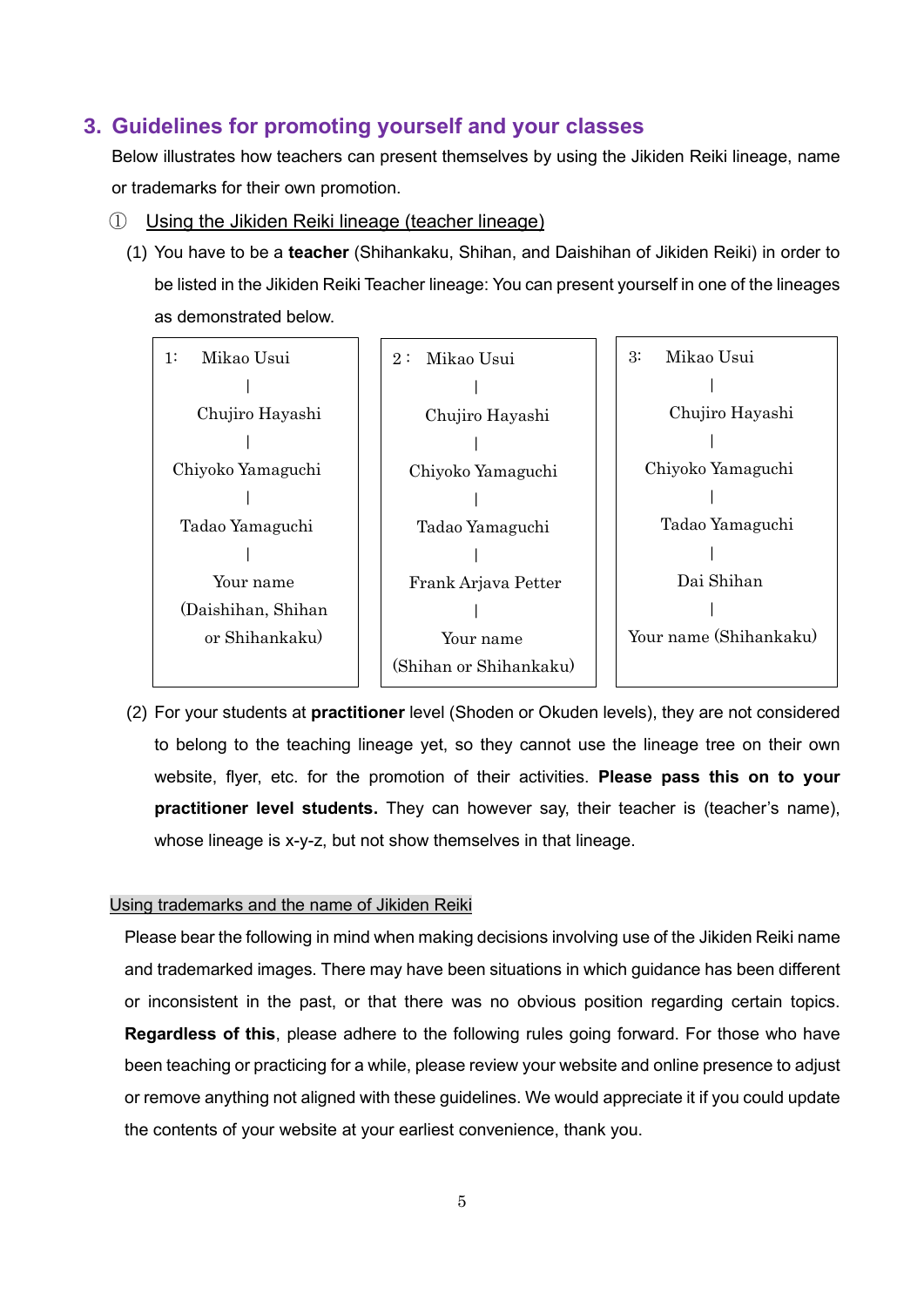#### ➁ Guidelines around the use of Jikiden Reiki trademarks

- (1) The term 'Jikiden Reiki' and the Jikiden Reiki vertical and horizontal kanji, along with the English images are all trademarks belonging to the Institute in Japan.
- (2) Once you have taken Jikiden Reiki training and are offering "Jikiden Reiki treatments", you can refer to them as Jikiden Reiki treatments.
- (3) Once you have taken Jikiden Reiki training, you are qualified to call yourself a Jikiden Reiki practitioner.

If you wish to use the words Jikiden Reiki in a business name, website domain name (URL), email address, or in your social media account names, the following must be adhered to. The general theme for the following guidleines is **not** to present yourself in a way which could be confused with the official Jikiden Reiki organization, or as an official branch of it. Nor suggest that you are *THE* Jikiden Reiki teacher or practitioner in any given geographical location, such as a country, region or city.

- (4) It is okay to use the term Jikiden Reiki if combined with your name, for example, 'Jikiden Reiki with Sam Jones'.
- (5) We ask you not to use "Jikiden Reiki" + 'Location' (e.g. 'Jikiden Reiki London')
- (6) If you wish to combine it with a location name, again, add your name. (e.g. 'Jikiden Reiki with Sam Jones London')
- (7) Do not use the term Jikiden Reiki with a word such as school, institute, academy, branch, association, or anything that could be construed as an official connection or a teaching centre which is a part of the Institute.
- (8) We ask that the term Jikiden Reiki is not used with another word or phrase. However, some terms would, at this time be accepted, and we are aware in the past a variety of combinations have and are still being used. If you are unclear, contact the Institute through Ikuko Hirota at [overseas@jikiden-reiki.com](mailto:overseas@jikiden-reiki.com) for more specific one-to-one guidance.
- (9) If you use the word Jikiden Reiki in social media names and addresses, if it also has your name with it, such as 'facebook.com/JikidenReiki\_with\_James\_Brooks', that's okay.
- (10) If you use the word Jikiden Reiki in your email address, if again, it has your name with it, such as 'JikidenreikiwithStephThomas@outlook.com', that is okay.
- (11) If you use the term Jikiden Reiki in a heading or more than just body text, we would like you to use the registered trademark® at the end. For the trademarked Jikiden Reiki kanji/English